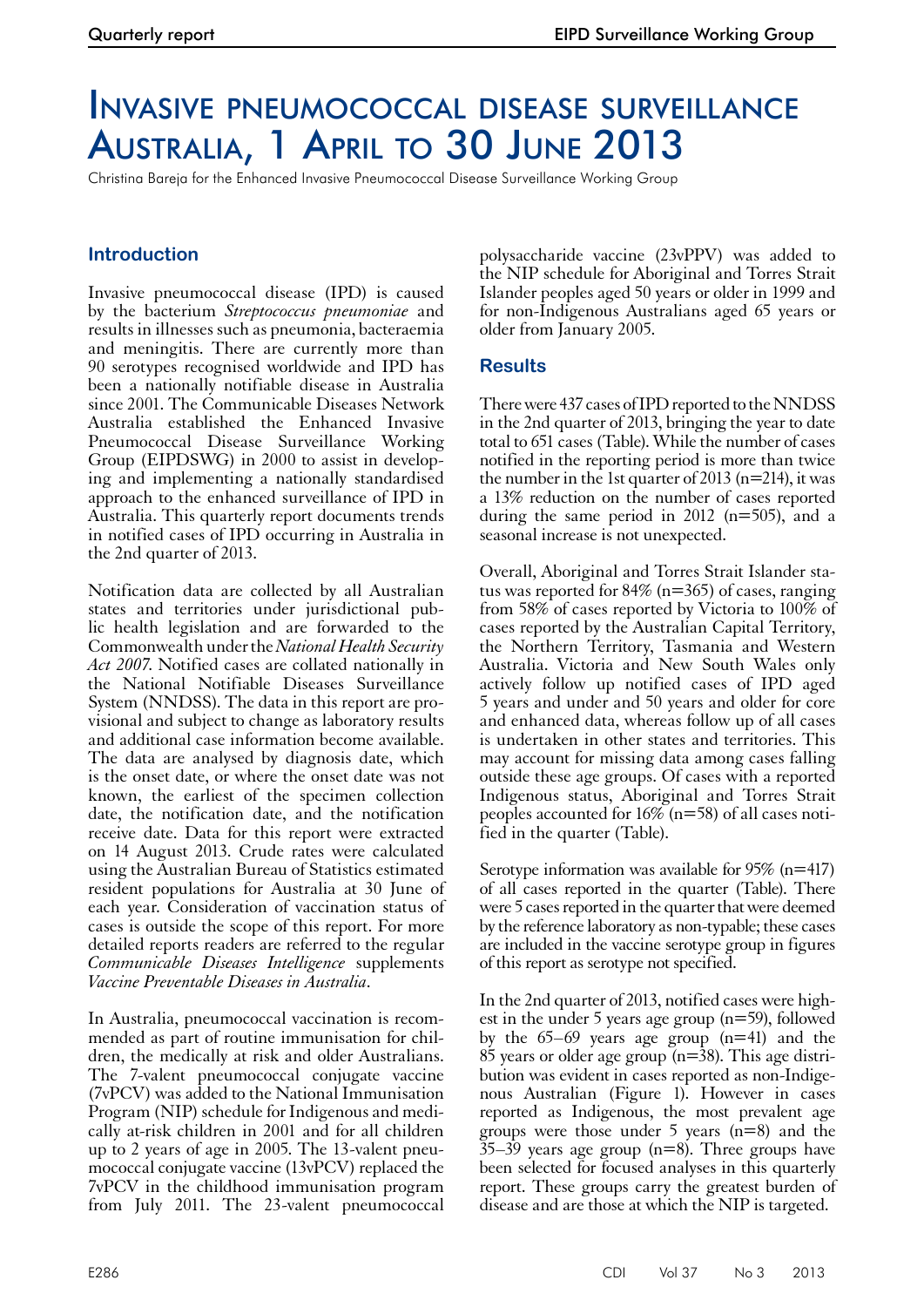## **Table: Notified cases of invasive pneumococcal disease, Australia, 1 April to 30 June 2013, by Indigenous status, serotype and state or territory**

| Indigenous status                         | <b>ACT</b> | <b>NSW</b> | <b>NT</b> | Qld | <b>SA</b> | <b>Tas</b> | <b>Vic</b> | <b>WA</b> | <b>Total</b><br>atr <sub>2</sub><br>2013 | Total<br>atr <sub>1</sub><br>2013 | <b>Total</b><br>qtr <sub>2</sub><br>2012 | Year<br>to<br>date<br>2013 |
|-------------------------------------------|------------|------------|-----------|-----|-----------|------------|------------|-----------|------------------------------------------|-----------------------------------|------------------------------------------|----------------------------|
| Indigenous                                | 0          | 6          | 10        | 17  | 3         | 0          |            | 21        | 58                                       |                                   |                                          |                            |
| Non-Indigenous                            | 5          | 107        | 2         | 65  | 31        | 7          | 59         | 33        | 309                                      |                                   |                                          |                            |
| Not stated/ unknown                       | 0          | 22         | 0         | 4   |           | 0          | 43         | 0         | 70                                       |                                   |                                          |                            |
| Total                                     | 5          | 135        | 12        | 86  | 35        |            | 103        | 54        | 437                                      | 214                               | 505                                      | 651                        |
| Indigenous status<br>completeness* (%)    | 100        | 84         | 100       | 95  | 97        | 100        | 58         | 100       | 84                                       |                                   |                                          |                            |
| Serotype<br>completeness <sup>†</sup> (%) | 100        | 90         | 100       | 100 | 91        | 100        | 98         | 96        | 95                                       |                                   |                                          |                            |

Indigenous status completeness is defined as the reporting of a known Indigenous status, excluding the reporting of not stated or unknown Indigenous status.

† Serotype completeness is the proportion of all cases of IPD that were reported with a serotype or as non-typable. Serotype incompleteness may include when no isolate was available as diagnosis was by polymerase chain reaction and no molecular typing was performed; the isolate was not referred to the reference laboratory or was not viable; typing was pending at the time of reporting or no serotype was reported by the notifying jurisdiction to the National Notifiable Diseases Surveillance System. Figures in this report present the category 'Serotype not specified', this includes notified cases reported with an incomplete serotype or non-typable.

## **Figure 1: Notified cases of invasive pneumococcal disease Australia, 1 April to 30 June 2013, by Indigenous status and age group**



## **Invasive pneumococcal disease in children aged less than 5 years**

In the 2nd quarter of 2013,  $14\%$  (n=59) of notified cases were aged less than 5 years. This was more than twice the number of cases reported in the previous quarter (n=21) but similar to the number reported during the same period of 2012 (n=51) (Figure 2).

The majority  $(88\%, n=52)$  of cases aged less than 5 years were reported with serotype information. Of these,  $40\%$  (n=21) were reported with a serotype included in the 7vPCV or the 13vPCV.

Notified cases aged less than 5 years with disease caused by the 6 additional serotypes targeted by the 13vPCV increased steadily over the period 2007

to 2011, particularly those caused by serotype 19A (Figure 3). However, cases of this type have decreased since the 4th quarter of 2011, reflecting the introduction of the 13vPCV on the universal childhood immunisation program in mid-2011. In the 2nd quarter of 2013, there were 10 cases aged less than 5 years with disease due to serotype 19A, 4 cases due to serotype 3 and 1 case each due to serotypes 1 and 7F. No cases in this age group were reported with disease caused by serotypes 5 or 6A.

## **Invasive pneumococcal disease in Indigenous Australians aged 50 years or older**

In the 2nd quarter of 2013,  $4\%$  (n=16) of notified cases were reported in Indigenous Australians aged 50 years or over. This was twice the number of cases reported in the previous quarter  $(n=8)$ , but a 38% decrease on the number reported during the same period in 2012 ( $n=26$ ) (Figure 4). The annual rate of IPD in this group has tended to increase over time, with an outbreak of disease caused by serotype 1 in Central Australia that commenced in late  $2010$  contributing in part to this increase.<sup>1</sup>

All but one of the cases were reported with serotype information. Of these,  $87\%$  (n=13) were reported with disease due to serotypes targeted by the 23vPPV; the remaining reported disease due to a non-vaccine serotype (n=2).

## **Invasive pneumococcal disease in non-Indigenous Australians aged 65 years or over**

In the 2nd quarter of 2013,  $32\%$  (n=138) of notified cases were reported as non-Indigenous Australians aged 65 years or over. This was more than twice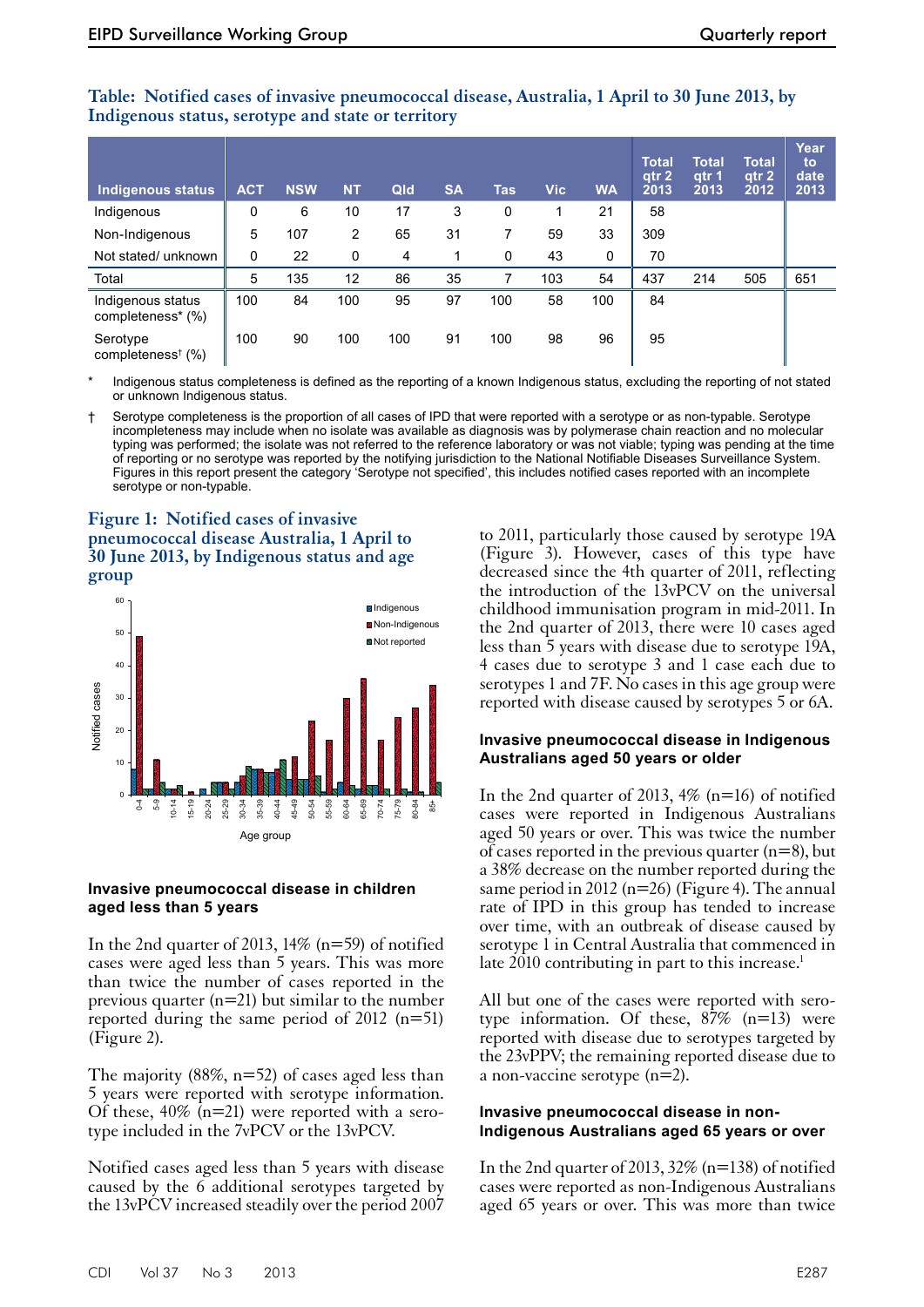

#### **Figure 2: Notified cases and rates of invasive pneumococcal disease in those aged less than 5 years, Australia, 2002 to 30 June 2013, by vaccine serotype group**

**Figure 3: Notified cases of invasive pneumococcal disease caused by serotypes targeted by the 13-valent pneumococcal conjugate vaccine (excluding those targeted by 7-valent pneumococcal conjugate vaccine) and rates of all invasive pneumococcal disease, aged less than 5 years, Australia, 2002 to 30 June 2013**



Diagnosis date (year and quarter)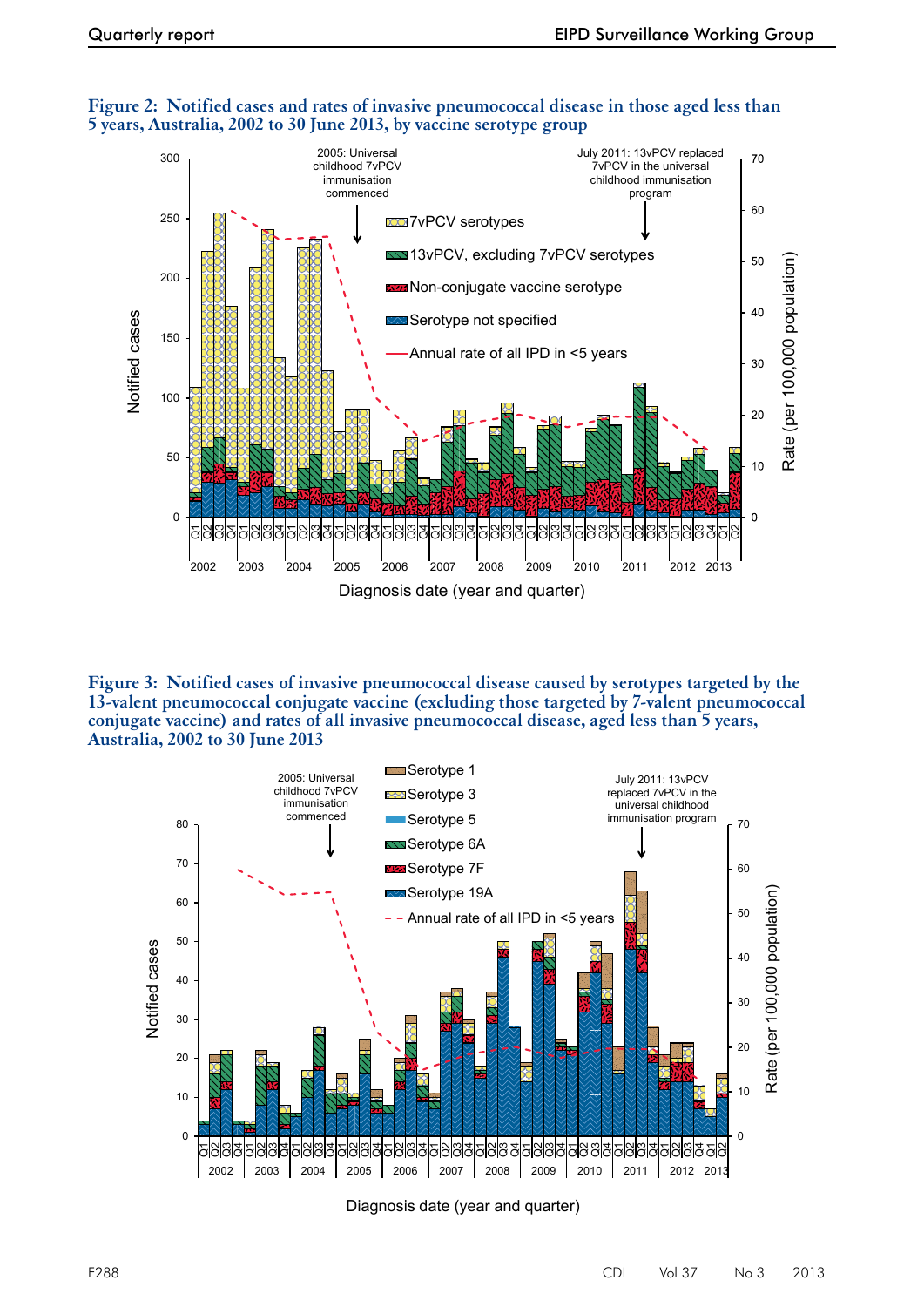the number of cases reported in the previous quarter (n=60), but a 19% decrease on the number reported during the same period of 2012 (n=166) (Figure 5).

The majority  $(96\%, n=133)$  of cases reported in this quarter were reported with serotype information. Of these cases, 57% ( $n=76$ ) were reported with a serotype targeted by the 23vPPV. While the burden of disease in this age group has remained relatively stable, the profile of serotypes causing disease has changed over time. Disease due to serotypes targeted by the 7vPCV has reduced substantially in this age group, which is likely to be due to herd immunity effects from the childhood immunisation program.

# **Conclusion**

While the number of notified cases of IPD in the 2nd quarter of 2013 was more than double the number reported in the previous quarter, it represented a decline compared with the number reported during the same quarter in 2012. Disease due to the serotypes targeted by the 13vPCV has continued to decline since the 13vPCV replaced the 7vPCV in the childhood immunisation program from July 2011. Notified cases of IPD in Indigenous Australians aged 50 years or older have tended to increase over time, whereas disease in non-Indigenous Australians aged 65 years or older has remained relatively stable but the profile of serotypes causing disease has diversified.

This quarter the EIPDSWG noted a localised increase in the number and severity of IPD cases due to serotype 3 and will continue to monitor the occurrence of such cases in future reporting periods. The group is also actively monitoring the occurrence of vaccine failures following a full course of 13vPCV.

# **Acknowledgements**

EIPDSWG contributors to this report include (in alphabetical order): Christina Bareja (Health), David Coleman (Tas), Heather Cook (NT), Lucinda Franklin (Vic), Carolien Giele (WA), Robin Gilmour (NSW), Michelle Green (Tas), Geoff Hogg (Microbiological Diagnostic Unit, University of Melbourne), Vicki Krause (NT), Rob Menzies (NCIRS), Shahin Oftadeh (Centre for Infectious Diseases and Microbiology, Public Health, Westmead Hospital), Sue Reid (ACT), Stacey Rowe (Vic), Vitali Sintchenko (Centre for Infectious Diseases and Microbiology, Public

## **Figure 4: Notified cases and rates of invasive pneumococcal disease in Indigenous Australians aged 50 years or older, Australia, 2002 to 30 June 2013, by vaccine serotype group**



Diagnosis date (year and quarter)

In 1999 23vPPV immunisation commenced for Indigenous Australians aged 50 years or over.